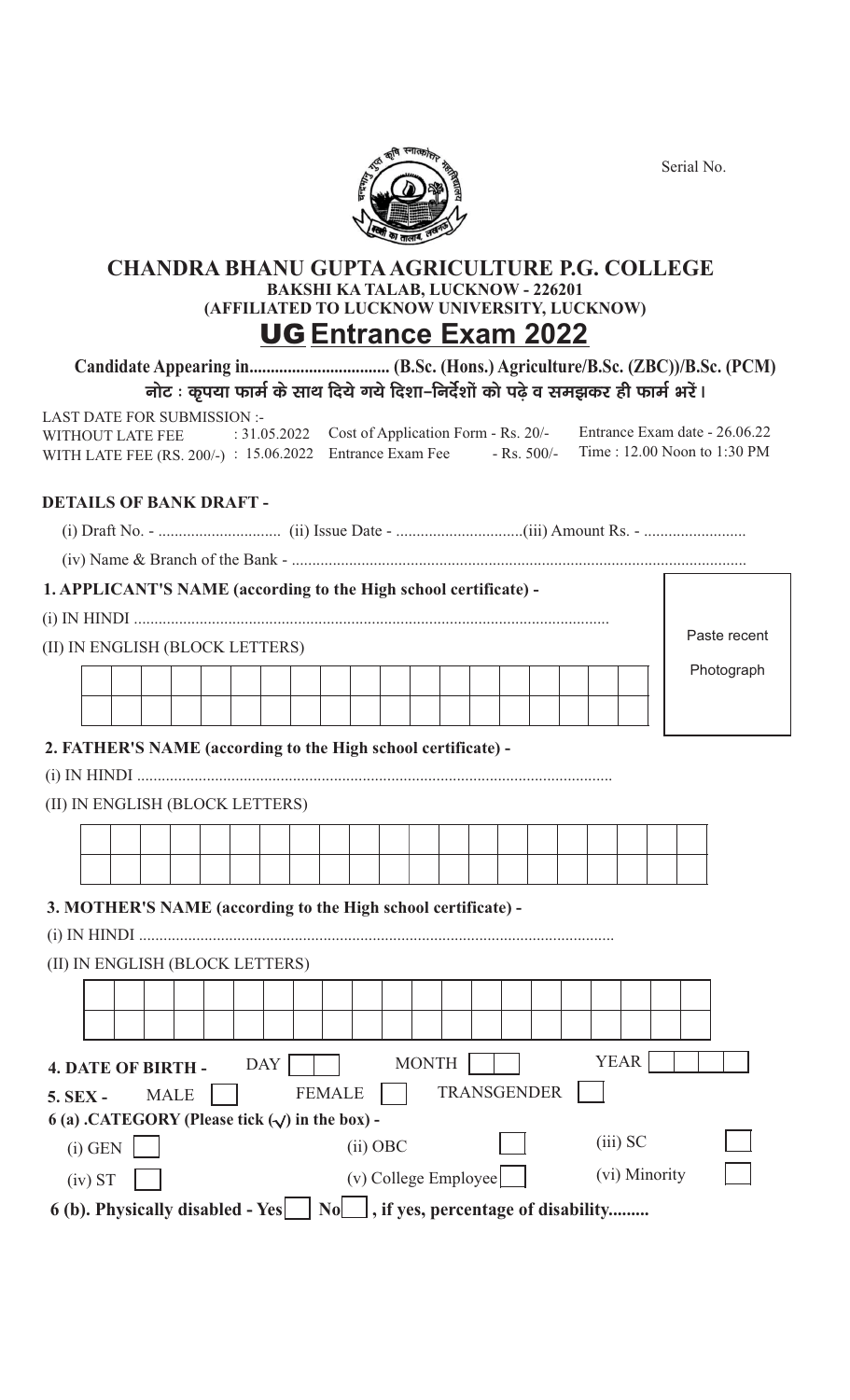| 7. QUALIFYING EXAM GROUP (Please tick $(\vee)$ ) in appropriate box) -                                      |                                              |  |  |  |  |  |  |  |  |  |
|-------------------------------------------------------------------------------------------------------------|----------------------------------------------|--|--|--|--|--|--|--|--|--|
| (ii) Intermediate (Bio.)<br>$(i)$ Intermediate $(Ag)$                                                       | (iii) Intermediate (Maths)                   |  |  |  |  |  |  |  |  |  |
|                                                                                                             |                                              |  |  |  |  |  |  |  |  |  |
| 8. Aadhar No.:                                                                                              |                                              |  |  |  |  |  |  |  |  |  |
| 9. QUALIFYING EXAMINATION (Please tick $(\sqrt{\ } )$ in appropriate box) -<br>(ii) Passed<br>(I) Appearing |                                              |  |  |  |  |  |  |  |  |  |
| 10. ADDRESS -                                                                                               |                                              |  |  |  |  |  |  |  |  |  |
|                                                                                                             |                                              |  |  |  |  |  |  |  |  |  |
| (a) Mailing Address -                                                                                       | (b) Permanent Address (as per aadhar card) - |  |  |  |  |  |  |  |  |  |
|                                                                                                             |                                              |  |  |  |  |  |  |  |  |  |
|                                                                                                             |                                              |  |  |  |  |  |  |  |  |  |
|                                                                                                             |                                              |  |  |  |  |  |  |  |  |  |

## **11. DECLARATION -**

I ..................................................................................... hereby declare that all the particulars stated above have been filled by me in my hand writing and true to the best of my knowledge and belief, no fact has been suppressed/distorted. I have read the instructions carefully and I Shall abide by the terms and conditions therein. In case, any information furnished by me is found wrong then my candidature for the entrance test be cancelled outright without giving me any opportunity and further disciplinary action be also taken against me including cancellation of admission/degree acquired. Further, if admit I promise to abide by the rules and norms of discipline of the college.

| Signature of Candidate                                               | Signature of Father/Guardian |
|----------------------------------------------------------------------|------------------------------|
|                                                                      |                              |
| <b>CERTIFICATE IN RESPECT OF SON/DAUGHTER/SPOUSE OF THE EMPLOYEE</b> |                              |
| of C.B. Gupta Agriculture P. G. College B.K.T., Lucknow              |                              |

| to an B.Sc. (Hons.)Agriculture/B.Sc. (ZBC)/B.Sc. (PCM) programmes through Entrance Exam 2022 holds the regular post of |  |
|------------------------------------------------------------------------------------------------------------------------|--|
|                                                                                                                        |  |

Place : Bakshi Ka Talab

Date : / / 2022 Signature with seal of the Principal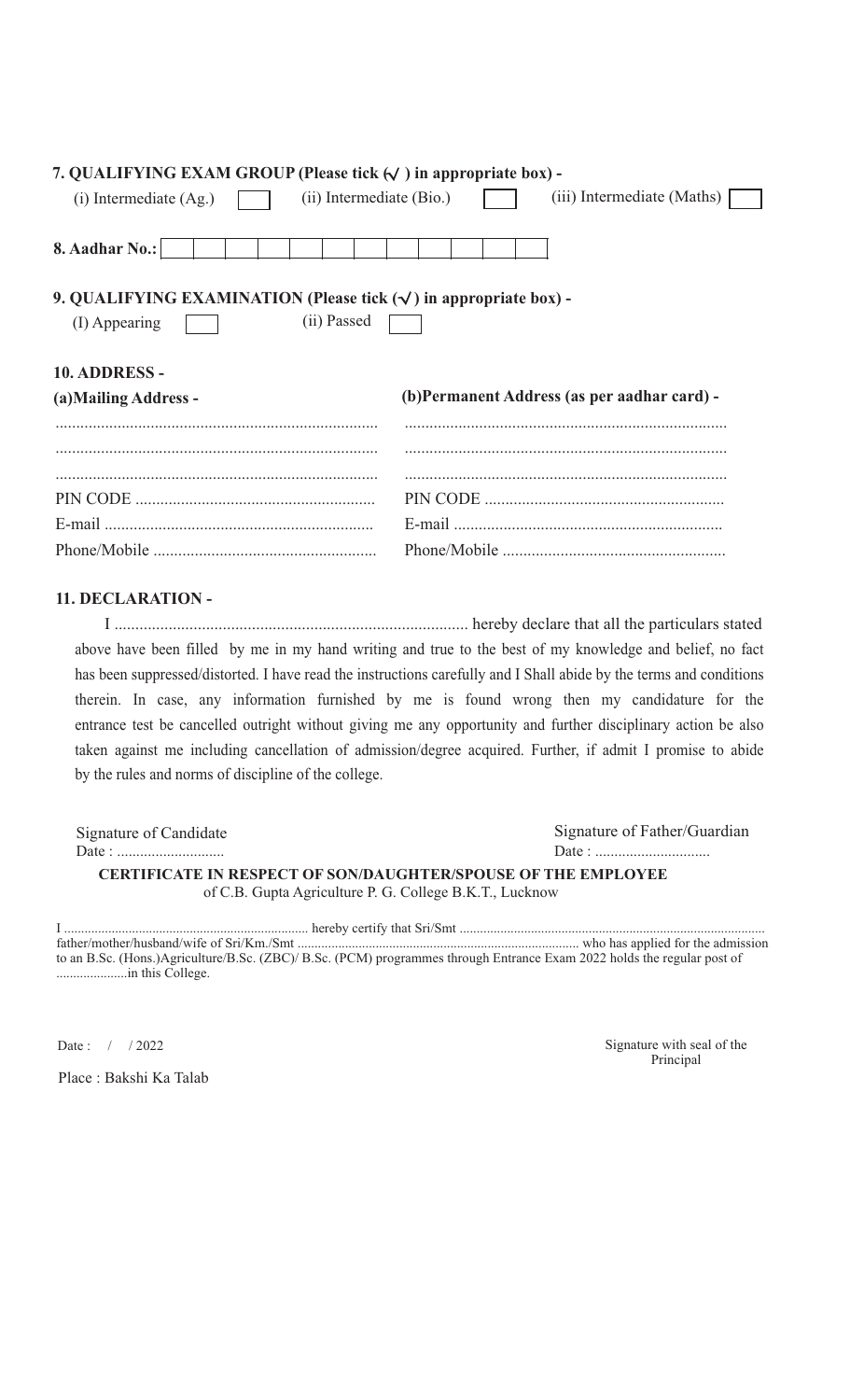| <b>CHANDRA BHANU GUPTA AGRICULTURE P.G. COLLEGE</b><br><b>BAKSHI KA TALAB, LUCKNOW - 226201</b><br>(AFFILIATED TO LUCKNOW UNIVERSITY, LUCKNOW)<br><b>UG Entrance Exam 2022</b> | Serial No.                      |
|--------------------------------------------------------------------------------------------------------------------------------------------------------------------------------|---------------------------------|
|                                                                                                                                                                                |                                 |
| <b>Verification Card</b>                                                                                                                                                       |                                 |
|                                                                                                                                                                                |                                 |
|                                                                                                                                                                                | Date of Examination: 26.06.2022 |
| Examination Center: CHANDRA BHANU GUPTA AGRICULTRE P.G. COLLEGE<br>BAKSHI KA TALAB, LUCKNOW - 226201<br>(Filled by Student)                                                    | Time: 12.00 Noon to 1:30 PM     |
|                                                                                                                                                                                | Paste recent                    |
| Maths<br>Bio.<br>Subject Group<br>Ag.                                                                                                                                          | Photograph                      |
| Student's Signature                                                                                                                                                            | Invigilator's Signature         |

|                                                                                                      | Serial No.                      |  |  |  |  |  |  |  |  |  |
|------------------------------------------------------------------------------------------------------|---------------------------------|--|--|--|--|--|--|--|--|--|
| <b>CHANDRA BHANU GUPTA AGRICULTURE P.G. COLLEGE</b>                                                  |                                 |  |  |  |  |  |  |  |  |  |
| <b>BAKSHI KA TALAB, LUCKNOW - 226201</b><br>(AFFILIATED TO LUCKNOW UNIVERSITY, LUCKNOW)              |                                 |  |  |  |  |  |  |  |  |  |
| <b>UG Entrance Exam 2022</b>                                                                         |                                 |  |  |  |  |  |  |  |  |  |
|                                                                                                      |                                 |  |  |  |  |  |  |  |  |  |
| <b>Admit Card</b>                                                                                    |                                 |  |  |  |  |  |  |  |  |  |
|                                                                                                      |                                 |  |  |  |  |  |  |  |  |  |
|                                                                                                      | Date of Examination: 26.06.2022 |  |  |  |  |  |  |  |  |  |
| Examination Center: CHANDRA BHANU GUPTA AGRICULTRE P.G. COLLEGE<br>BAKSHI KA TALAB, LUCKNOW - 226201 | Time: 12.00 Noon to 1:30 PM     |  |  |  |  |  |  |  |  |  |
| (Filled by Student)                                                                                  |                                 |  |  |  |  |  |  |  |  |  |
|                                                                                                      | Paste recent                    |  |  |  |  |  |  |  |  |  |
|                                                                                                      | Photograph                      |  |  |  |  |  |  |  |  |  |
|                                                                                                      |                                 |  |  |  |  |  |  |  |  |  |
| <b>Maths</b><br>Bio.<br>Subject Group<br>Ag.                                                         |                                 |  |  |  |  |  |  |  |  |  |

**Exam Co-ordinator**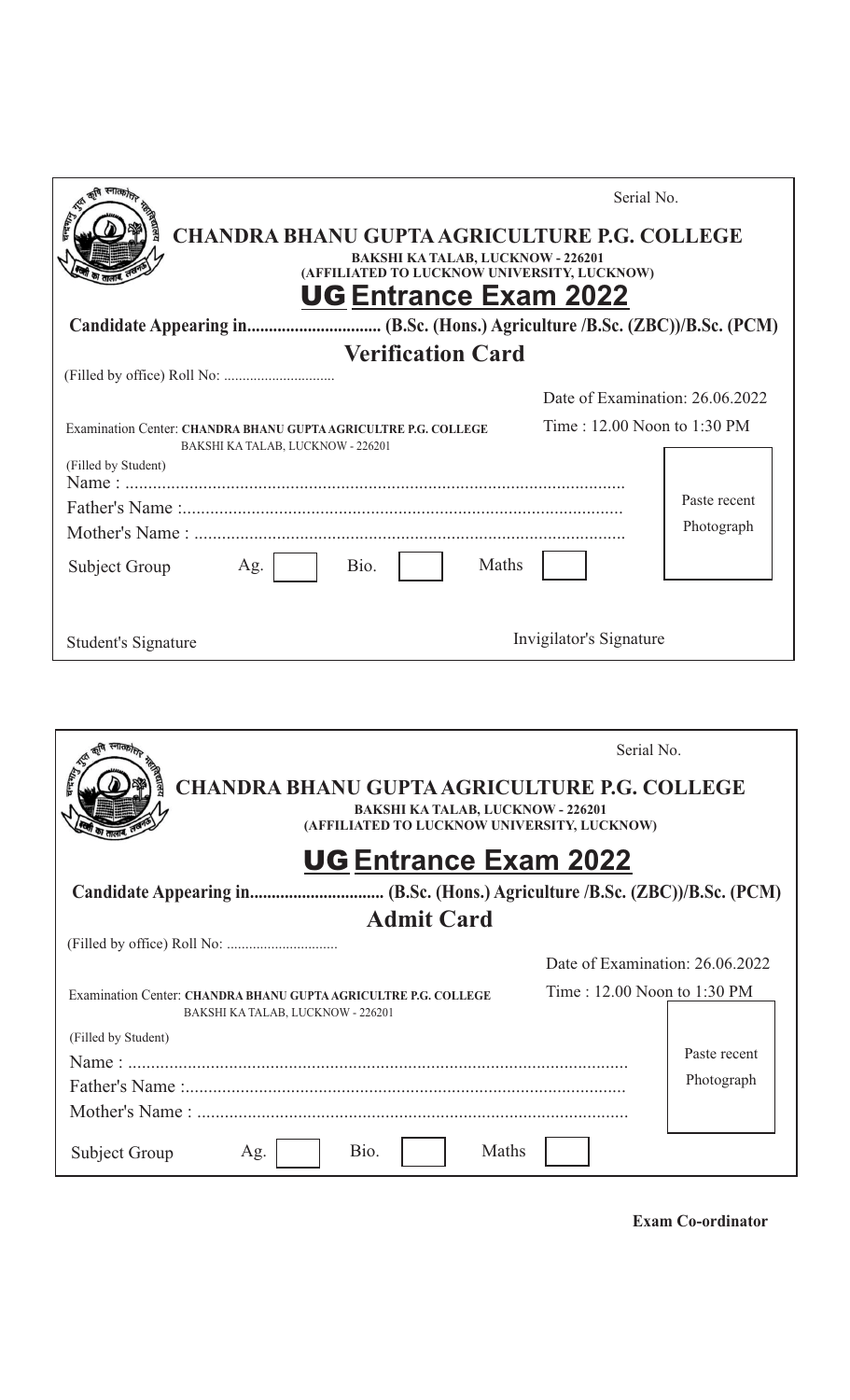# अभ्यर्थियों के लिए आवश्यक निर्देश

(यह पृष्ठ अभ्यर्थी अपने पास रखें)

1. प्रवेश परीक्षा हेतू इण्टरमीडिएट कृषि, गणित एवं बायो वर्ग से उतीर्ण तथा अन्तिम वर्ष में सम्मिलित छात्र आवेदन के पात्र होंगे परन्तु उत्तीर्ण परीक्षा में 45 प्रतिशत से कम अंक नहीं होना चाहिए।

2. प्रश्न पुस्तिका में दो पार्टे होंगे जिसमें पार्ट 1 अनिवार्य होगा यह सभी वर्ग के छात्रों को करना आवश्यक है। पार्ट 2 में तीन वर्ग होंगे, जिनमें केवल एक वर्ग का चयन करना आवश्यक है। वर्ग  $\rm A$  कृषि के छात्रों के लिए, वर्ग B बायो के छात्रों के लिए तथा वर्ग C गणित के छात्रों के लिए चयन करना आवश्यक हैं।

3. ऐसे अभ्यर्थी जो अर्हकारी परीक्षा में सम्मिलित हो रहे है. वे भी आवेदन कर सकते है लेकिन इन अभ्यर्थियों को अनिवार्य रूप से काउन्सिलिंग के समय प्रवेश की न्यूनतम अर्हता से सम्बन्धित अंकपत्र / पी.डी.सी. / ट्रांसक्रिप्ट आदि की मूलप्रति प्रस्तुत करना होगा। इण्टरनेट से निर्गत अंकपत्र अथवा सम्बन्धित विद्यालय द्वारा प्रधानाचार्य के माध्यम से निर्गत प्रमाण पत्र किसी भी दशा में स्वीकृत नहीं किया जायेगा तथा न ही अतिरिक्त समय दिया जायेगा ।

4. ऐसे अभ्यर्थी जो शैक्षिक अर्हता पूरी नहीं करते है तथा प्रवेश परीक्षा में सम्मिलित होकर सफल भी हो जाते हैं तो भी उन्हें निर्धारित शैक्षिक अर्हता के अभाव में प्रवेश नहीं दिया जायेगा।

5. बी0एस0सी0 (आनर्स) कृषि प्रथम सेमेस्टर में प्रवेश के लिए 01.07.2022 को न्यूनतम आयु सीमा 16 वर्ष होनी चाहिए।

6. प्रश्न पत्र का प्रारूप — बी0एस0सी0 (आनर्स) कृषि प्रथम सेमेस्टर में प्रवेश परीक्षा 100 प्रश्नों की होगी, प्रत्येक प्रश्न एक अंक का होगा तथा गलत उत्तर दिये जाने पर कोई अंक काटा नही जायेगा। प्रश्न बहुविकल्पीय स्तर के होंगे जिसमें एक सही उत्तर होगा, उसे चयन करना होगा। प्रत्येक प्रश्न हिन्दी व अंग्रेजी दोनों भाषाओं में होंगे, जिनका स्तर इण्टरमीडिएट होगा। प्रश्न –पुस्तिका में प्रश्नों की संरचना निम्न प्रकार होगी $=$ 

| पार्ट 1 (सभी वर्गो के छात्रों के लिए आवश्यक है) :–             |               |
|----------------------------------------------------------------|---------------|
| a - सामान्य अध्ययन                                             | — २० प्रश्न   |
| b- भौतिकी                                                      | $-20,$ प्रश्न |
| c- रसायन विज्ञान                                               | — २० प्रश्न   |
| पार्ट 2 (किसी एक वर्ग का चयन करें)                             |               |
| वर्ग $\mathbf{A}$ – कृषि छात्रों के लिए :–                     |               |
| कृषि वनस्पति विज्ञान, कृषि जन्तु विज्ञान,                      |               |
| सस्य विज्ञान, पशुपालन तथा कृषि अभियन्त्रिकी – 40 प्रश्न        |               |
| वर्ग $B-$ बायो छात्रों के लिए :—                               |               |
| जीव विज्ञान (जन्तु विज्ञान तथा वनस्पति विज्ञान)    — 40 प्रश्न |               |
| वर्ग $C-$ गणित छात्रों के लिए :–                               |               |
| गणित                                                           | — ४० प्रश्न   |

# प्रश्न का प्रारूप निम्न प्रकार होगा :—

हरितक्रान्ति सम्बन्धित है।

B. रार्वट हुक C. वर्गीज कुरियन D. इनमें से कोई नहीं । A. एम.एस. स्वामीनाथन Green revolution related to...

A. M.S. Swaminathan B. Rabert Hook C. Vergey's Curiyan D. None of These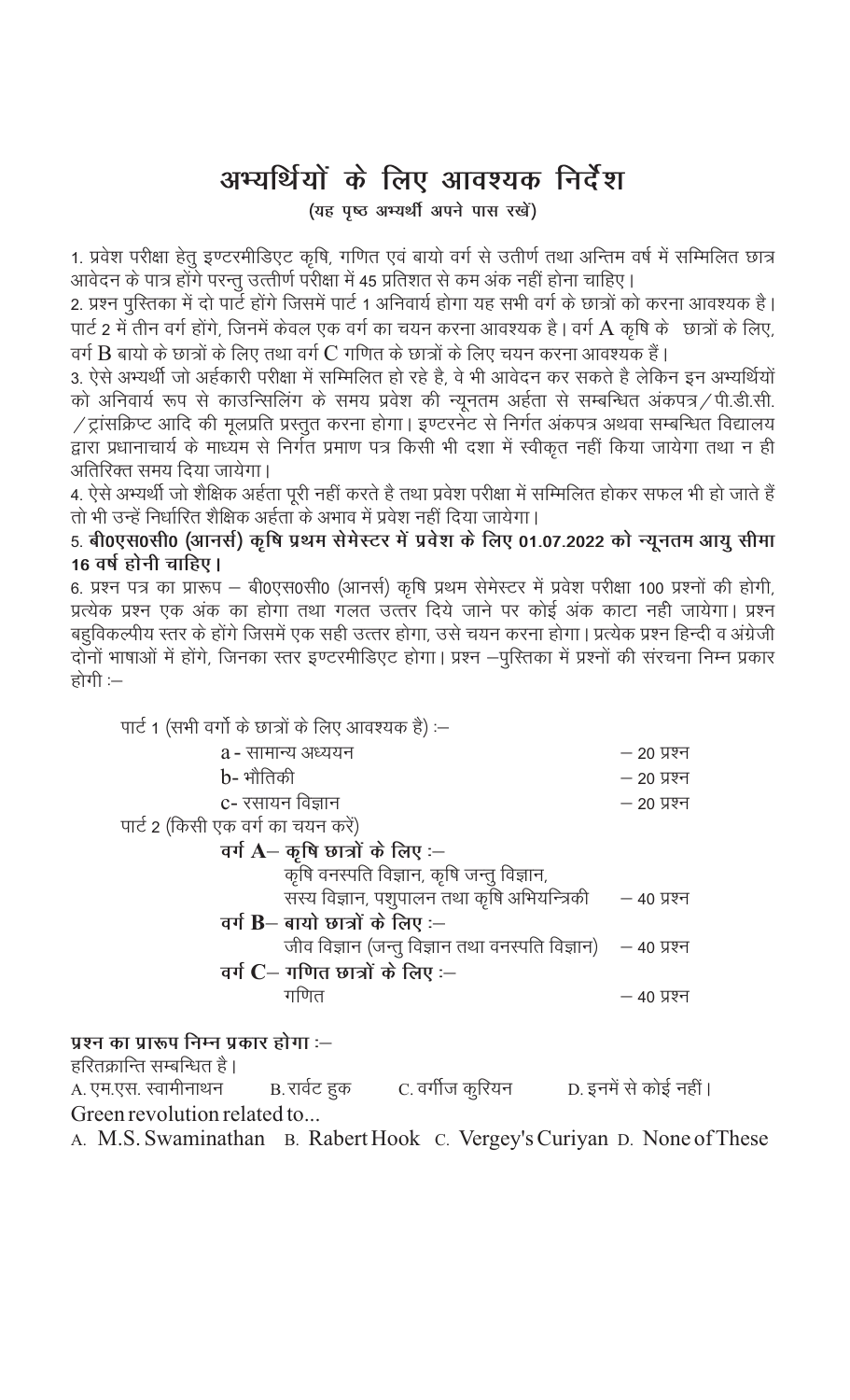7. यदि कोई अभ्यर्थी महाविद्यालय के कर्मचारी के पुत्र / पुत्री / पति / पत्नी की क्षेणी में आवेदन करता है तो उसे प्राचार्य से आवेदन पत्र पर प्रारूप अग्रसारित कराना होगा।

8. यदि कोई अभ्यर्थी आवेदन पत्र में गलत सूचना देता है अथवा अभ्यर्थी गलत सूचना के आधार पर प्रवेश पा जाता है तो पता लगने पर उसका प्रवेश निरस्त कर दिया जायेगा, जिसके लिए वह स्वयं उत्तरदायी होगा।

9. आवेदन पत्र भेजने से पहले अभ्यर्थी को पूर्ण रूप से सूनिश्चित कर लेना चाहिए कि वह बी0एस0सी0 (आनर्स) कृषि में प्रवेश हेतु निर्धारित अर्हता पूर्ण करता है अथवा नहीं क्योकि निर्धारित अर्हता के अभाव में प्रवेश नहीं लिया जायेगा तथा प्रवेश शुल्क / शिक्षण शुल्क / अन्य शुल्क किसी भी दशा में महाविद्यालय में जमा करने के उपरान्त वापस नहीं किया जायेगा | अभ्यर्थी द्वारा भविष्य में शूल्क वापसी का कोई दावा स्वीकार नहीं किया जायेगा।

10. आवेदन पत्र में सारी प्रविष्टियां अभ्यर्थी द्वारा साफ—साफ भरी जानी चाहिए | किसी प्रकार की कटिंग तथा ओवरराइटिंग नही होनी चाहिए। अपूर्ण एवं त्रृटिपूर्ण आवेदन पत्र निरस्त कर दिया जायेगा।

11. कम्प्यूटर ब्लॉक में हाईस्कूल प्रमाण पत्र के अनुसार माता व पिता के नाम से पहले श्रीमती / श्री का प्रयोग न करें तथा एक खाने में केवल एक ही अक्षर का प्रयोग करें जैसे :–

VIKAS KUMAR SINGH

12. महाविद्यालय में प्रवेश परीक्षा फार्म काउन्टर पर जमा करते समय ही अभ्यर्थी को परीक्षा का प्रवेशपत्र दे दिया जायेगा, वे अभ्यर्थी जो अपना प्रवेश परीक्षा फार्म डाक द्वारा भेजेंगे, वे परीक्षा की निर्धारित तिथि को परीक्षा आरम्भ होने से दो घण्टे पूर्व महाविद्यालय में उपस्थित होकर अपना प्रवेश पत्र प्राप्त कर लेंगे। परीक्षा की तिथि व समय पूर्व निर्धारित है इसकी सूचना अलग से नही दी जायेगी |

13. आवेदन–पत्र के साथ प्रवेश परीक्षा रू0 500/– का राष्ट्रीयकृत बैंक से जारी बैंक ड्राफ्ट जो "Principal, C.B. Gupta Ag. P.G. College B.K.T., Lucknow के नाम देय हो, संलग्न करें अथवा महाविद्यालय की साइट पर जाकर **Online Fee payment** पोर्टल के माध्मय से शूल्क का भूगतान कर सकते है जिसकी रसीद प्रिन्ट कर एक प्रति आवेदन फार्म के साथ अवश्य संलग्न करना होगा। बिना प्रवेश शुल्क के आवेदन पत्र निरस्त कर दिया जायेगा। शुल्क केवल बैंक ड्राफ्ट अथवा महाविद्यालय के **Online Fee** payment पोर्टल के माध्यम से ही स्वीकार होगा, नकद या चेक द्वारा भूगतान मान्य नहीं होगा |

14. प्रवेश परीक्षा आवेदन पत्र बिना विलम्ब शुल्क के दिनांक 31.05.2022 तथा रू0 200 / – विलम्ब शुल्क के साथ दिनांक 15.06.2022 तक महाविद्यालय को प्राप्त हो जाना चाहिए | निर्धारित तिथि के बाद प्राप्त होने वाले आवेदन पत्रों पर विचार नहीं किया जायेगा ।

15. आवेदन–पत्र के साथ हाईस्कूल अंकपत्र, प्रमाणपत्र व इण्टरमीडिएट प्रथम वर्ष (कृषि के छात्रों हेतु) अंकपत्र संलग्न करें अन्यथा आवेदन पत्र निरस्त किया जा सकता है।

16. अन्य पिछड़ावर्ग / अनुजा0 / अनु0ज0जा0 / अन्य वेटेज का लाभ लेने वाले छात्र सक्षम अधिकारी द्वारा जारी प्रमाण–पत्र संलग्न करें।

17. वेटेज का लाभ प्राप्त करने वाले छात्रों की उपलब्धता न होने की दशा में अन्य श्रेणी के अभ्यर्थियों से सीटें भर ली जायेगी।

18. विदेशी छात्रों हेतु 07 सीटें सुरक्षित हैं परन्तु ऐसे छात्रों की उपलब्धता न होने पर काउन्सिलिंग के समय बची हुई सीटें नियमानुसार भर दी जायेगी।

19. B.Sc. (Hons.) Agriculture प्रथम सेमेस्टर मे प्रवेश हेतु कुल 360 सीटे है, बी0एससी0 (बायो) एवं बीएससी(गणित) में 120 सीट है जो कि लखनऊ विश्वविद्यालय लखनऊ से आवंटित है।

20. छात्र को रफ कार्य अथवा लिखने को अन्य कोई कार्य उत्तरशीट (OMR) पर नहीं करना है तथा यह कार्य प्रश्न पुरितका के अन्तिम पृष्ठ पर किया जा सकता है | OMR ब्लैक बाल पेन से भरी जायेगी | सही भरने का तरीका निम्न प्रकार है—